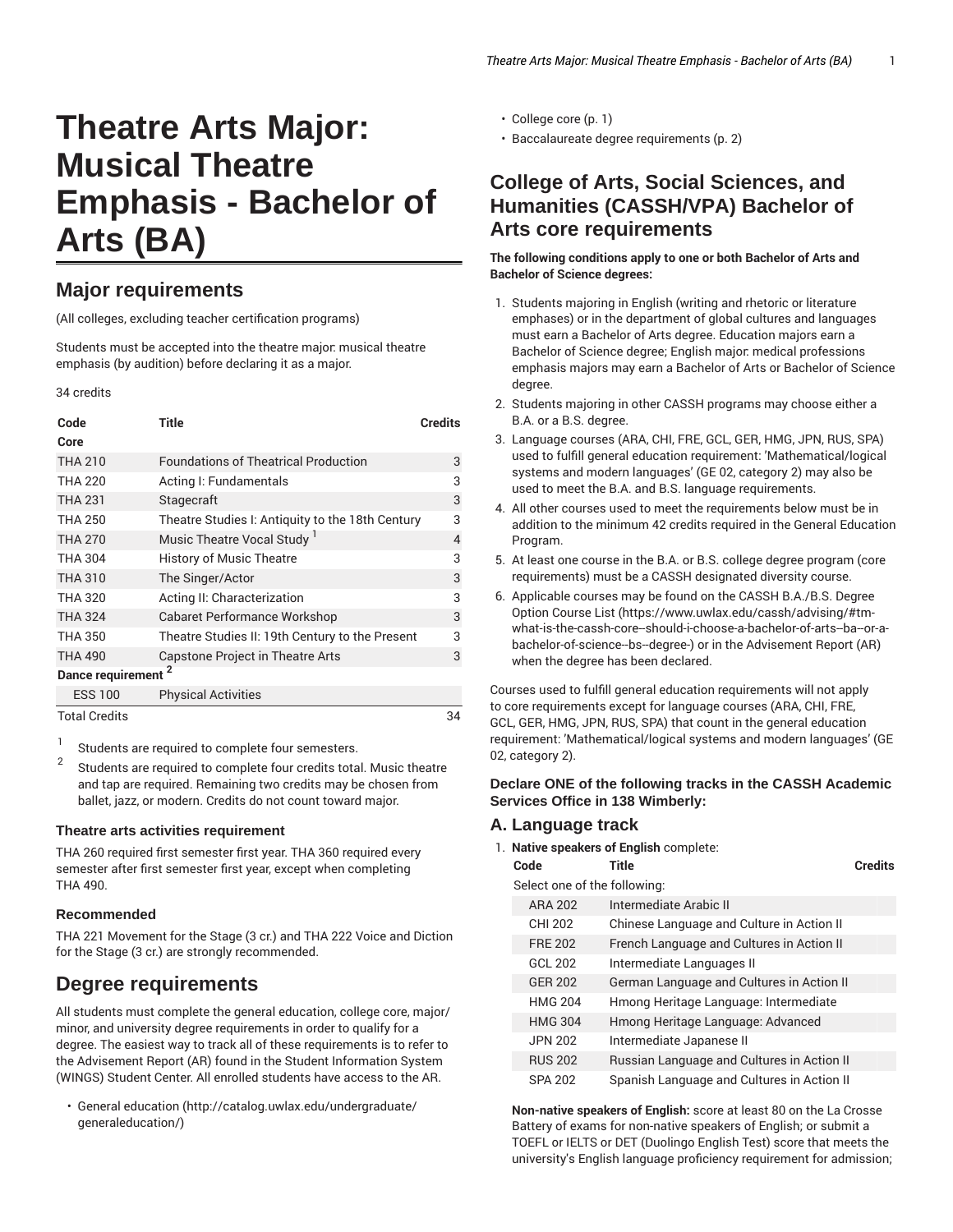or complete ESL 252 or ESL 253, and one additional course from ESL 250, ESL 251, ESL 252, ESL 253. (Contact the [English as a](http://www.uwlax.edu/esl/) [Second Language Institute \(http://www.uwlax.edu/esl/\)](http://www.uwlax.edu/esl/) for eligibility and regulations); and

2. Two additional courses outside of the student's major in two of the following: humanities, social sciences or fine arts.

## **B. Humanities track**

- 1. One global language course 102 or higher; and
- 2. Two additional courses outside the department of the student's major from two different departments chosen from: communication studies, English, history, philosophy and women's, gender and sexuality studies (see the Advisement Report (AR) for a listing of the approved courses); and
- 3. One additional course in social sciences or fine arts.

### **C. Fine arts track**

- 1. One global language course 102 or higher; and
- 2. Two additional courses outside the department of the student's major from two different departments chosen from: art, music, theatre; and
- 3. One additional course in social sciences or humanities.

#### **In addition to all other College of Arts, Social Sciences, and Humanities core requirements, all students in CASSH must complete a second major, minor, or program option by satisfying one of the following:**

- 1. Complete a minor (or second major) outside of the student's major program, consisting of at least 18 credits; or
- 2. Complete an emphasis, program or concentration of at least 18 credits outside the student's major program. General education courses may apply provided they are not being used to fulfill minimum general education requirements; or
- 3. Complete 18 credits in two or more departments or programs (at least 12 credits earned at the 300/400 level). These courses must be outside the student's major department and can be from any college. General education courses may apply provided they are not being used to fulfill minimum general education requirements.

## <span id="page-1-0"></span>**Baccalaureate degree requirements**

Candidates for the Bachelor of Arts or the Bachelor of Science degrees must accomplish the following:

- 1. Fulfill the general education requirements.
- 2. Complete at least one ethnic studies (diversity) course.
- 3. Complete the courses prescribed by the Undergraduate Curriculum Committee for the degree desired in the respective school or college. (No substitutions for graduation may be made in course requirements for a major or minor after the fourth week of the last semester of the senior year.)
- 4. Earn a minimum of 120 semester credits with at least a 2.00 cumulative GPA.<sup>1, 2</sup>
- 5. At least 40 credits must be earned in 300/400 level courses. Transfer courses earned at the 300/400 level apply to this requirement. Courses earned at the 100/200 level that transferred to UWL as 300/400 level courses **do not** apply to this requirement.
- 6. Complete major and minor requirements with at least a 2.00 GPA $^{\mathrm{1,}}$ 2 in each major and minor (and concentration or emphasis, if selected).
- 7. A minimum of 30 semester credits in residence at UWL is required for graduation. (See [undergraduate](http://catalog.uwlax.edu/undergraduate/academicpolicies/graduation/#undergraduate-residence-requirement) resident requirement [\(http://](http://catalog.uwlax.edu/undergraduate/academicpolicies/graduation/#undergraduate-residence-requirement) [catalog.uwlax.edu/undergraduate/academicpolicies/graduation/](http://catalog.uwlax.edu/undergraduate/academicpolicies/graduation/#undergraduate-residence-requirement) [#undergraduate-residence-requirement](http://catalog.uwlax.edu/undergraduate/academicpolicies/graduation/#undergraduate-residence-requirement)).)
- 8. Submit an application for graduation via the 'Apply for Graduation' link in the WINGS Student Center as soon as the student has registered for his or her final semester or summer term in residence. December and winter intersession graduates should apply by May 1. May and summer graduates should apply by December 1.
- 1 Grade point average requirements for some programs will be considerably higher than 2.00. Re-entering students may be required to earn credits in excess of the 120 needed for graduation in any curriculum in order to replace credits earned in courses in which the content has changed substantially in recent years. Each case will be judged on its own merit.
- 2 The grade point average recorded at the time the degree is awarded will not be affected by future enrollment.

**No degree will be awarded unless all requirements are fulfilled and recorded within 30 days after the official ending date of each term.**

# **Sample degree plan**

Below is a sample degree plan that can be used as a guide to identify courses required to fulfill the major and other requirements needed for degree completion. A student's actual degree plan may differ depending on the course of study selected (second major, minor, etc.). Also, this sample plan assumes readiness for each course and/or major plan, and some courses may not be offered every term. Review the course descriptions or the [class timetable](http://www.uwlax.edu/Records/registration/) ([http://www.uwlax.edu/Records/](http://www.uwlax.edu/Records/registration/) [registration/\)](http://www.uwlax.edu/Records/registration/) for course offering information.

The sample degree plans represented in this catalog are intended for first-year students entering UWL in the fall term. Students should use the Advisement Report (AR) in [WINGS](https://wings.uwlax.edu/psp/csprod/?cmd=login&/#38;amp;languageCd=ENG&) ([https://wings.uwlax.edu/](https://wings.uwlax.edu/psp/csprod/?cmd=login&/#38;amp;languageCd=ENG&) [psp/csprod/?cmd=login&/#38;amp;languageCd=ENG&\)](https://wings.uwlax.edu/psp/csprod/?cmd=login&/#38;amp;languageCd=ENG&) and work closely with their faculty advisor(s) and college dean's office to ensure declaration and completion of all requirements in a timely manner.

#### **General Education Program**

The general education curriculum (Gen Ed) is the common educational experience for all undergraduates at UWL. Sample degree plans include Gen Ed placeholders to ensure completion of the general education requirements. Courses may be rearranged to fit the needs or recommendations of the student's program of study. Gen Ed courses may be taken during winter term (January between the semesters) and summer to reduce the course load during regular terms (fall and spring). Students should consult with their advisor and/or the college academic services director in their college/school for assistance with course and schedule planning.

At least 40 credits of the 120 credits required must be earned at the 300/400-level. Refer to the general education [requirements](http://catalog.uwlax.edu/undergraduate/generaleducation/) ([http://](http://catalog.uwlax.edu/undergraduate/generaleducation/) [catalog.uwlax.edu/undergraduate/generaleducation/\)](http://catalog.uwlax.edu/undergraduate/generaleducation/) for more specific details.

**Note:** New students and transfer students with 15 or fewer credits earned are required to take FYS 100 First-Year Seminar (3 cr.) during one of their first two semesters at UWL.

*This sample degree plan does not establish a contractual agreement. It identifies the minimum requirements a student must successfully complete, to qualify for a degree, in a format intended to assist the student plan their academic career. Actual degree plans may differ.*